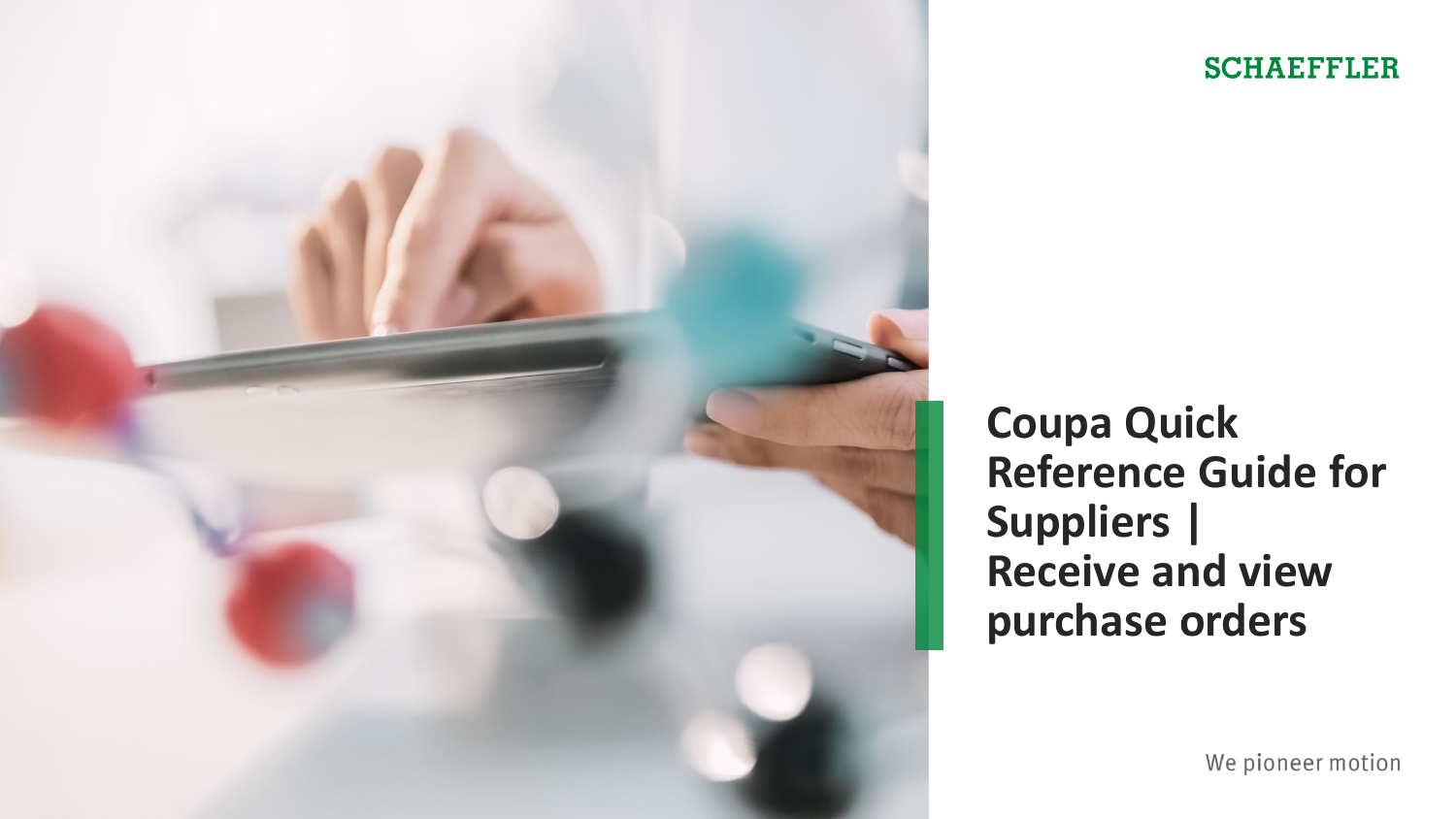# **Receive purchase orders via mail**



You will be notified via mail as soon as Schaeffler sends a purchase order to you. By opening this mail and clicking on the button '*View Order*' you will be routed to the Coupa Supplier Portal (CSP). 4



|                |                                                                           |                    |                   | Powered by <b>Coupa</b> |
|----------------|---------------------------------------------------------------------------|--------------------|-------------------|-------------------------|
| Hi Supplier 1, |                                                                           |                    |                   |                         |
|                | You have received a new purchase order #89 from Schaeffler Group Company. |                    |                   |                         |
|                | Submitted By Emma Brown                                                   |                    |                   |                         |
|                | On Behalf Of Emma Brown                                                   |                    |                   |                         |
|                | Supplier Supplier 1                                                       |                    |                   |                         |
|                | Total 44,800.00 EUR                                                       |                    |                   |                         |
|                | Items Standard Laptop - Lenovo<br>T440                                    | 8 Each @ 1,200.00  | 9,600.00 EUR      |                         |
|                | Laptop MacBook Pro 15 inch                                                | 16 Each @ 2,200.00 | 35,200.00 EUR     |                         |
|                |                                                                           |                    |                   |                         |
|                |                                                                           |                    | <b>View Order</b> |                         |
|                |                                                                           |                    |                   |                         |

### **Note:**

Please check your spam folder for Purchase Orders on a regular basis.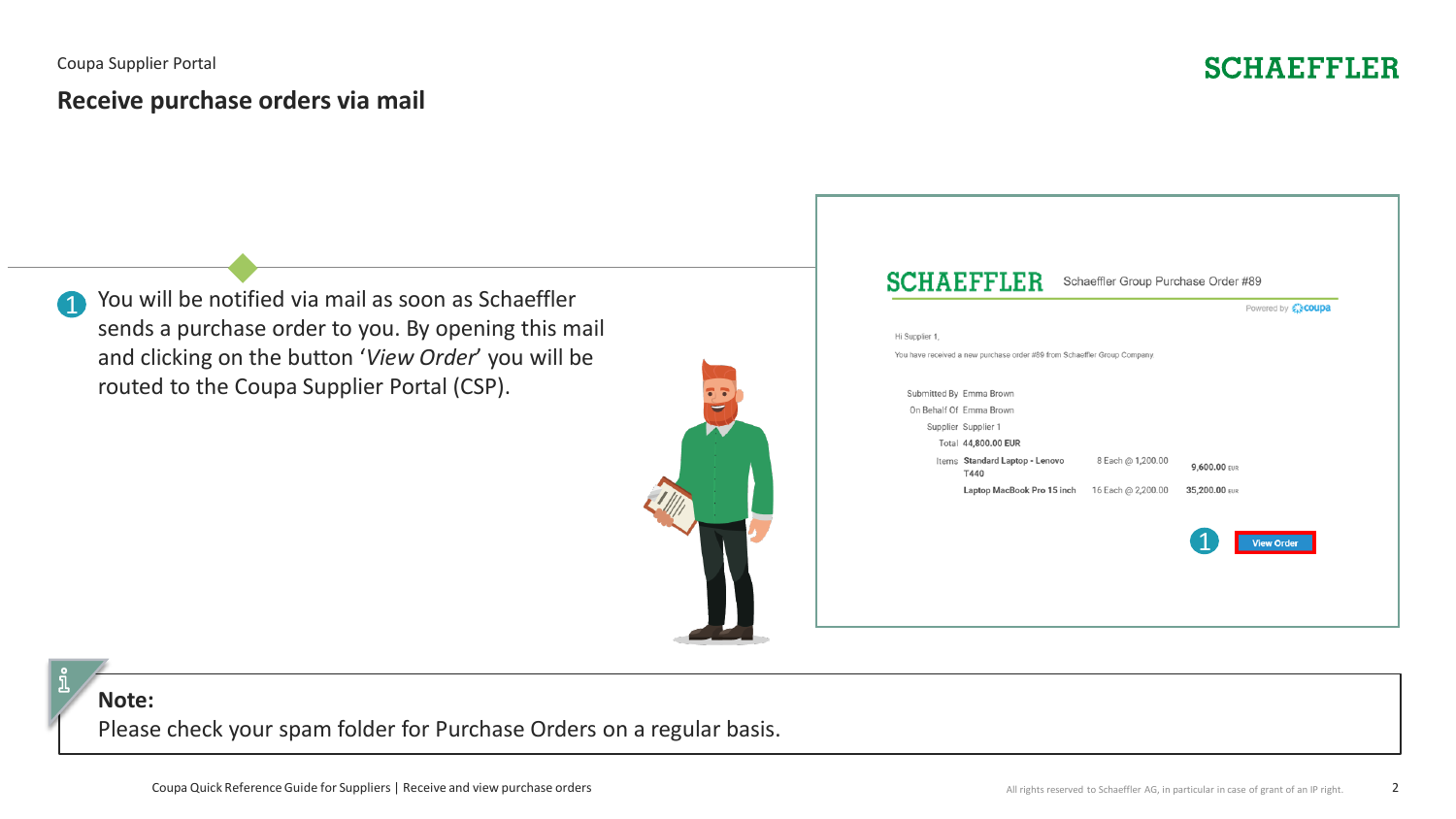# **View purchase orders in the Coupa Supplier Portal (CSP)**

- To view your Purchase Orders in the CSP, log-in to the CSP and click on the tab '*Orders*' in the menu bar. A list with all purchase orders (PO) raised by Schaeffler will be displayed. 1
- Click on the PO number to open and view the details of the PO. 2
- Acknowledge a PO: Tick the Acknowledge box, scroll down to view the PO lines which include the description of each item, the unit price and the total value of the PO. 3

| Profile<br>Home<br><b>Orders</b>                                                                                             | <b>ASN</b><br><b>Service/Time Sheets</b><br>Invoices<br>Catalogues                                                  | Business Performance                                      | Sourcing Add-ons<br>Setup                                           |       |
|------------------------------------------------------------------------------------------------------------------------------|---------------------------------------------------------------------------------------------------------------------|-----------------------------------------------------------|---------------------------------------------------------------------|-------|
| Order lines<br>Returns<br><b>Orders</b>                                                                                      | Order Changes Order Line Changes<br>Deliveries                                                                      |                                                           |                                                                     |       |
|                                                                                                                              |                                                                                                                     |                                                           |                                                                     |       |
|                                                                                                                              |                                                                                                                     |                                                           |                                                                     | Ω     |
|                                                                                                                              |                                                                                                                     | All<br><b>View</b>                                        | Search<br>✓                                                         |       |
| <b>PO Number</b><br>Order Date - Status Acknowledged At Items                                                                |                                                                                                                     | <b>Unanswered Comments</b>                                | <b>Total Assigned To Actions</b>                                    |       |
| 5700001856 08/12/2020<br>Issued 08/12/2020                                                                                   | 3 Each of Smoke Capsules                                                                                            | <b>No</b>                                                 | 600.00 MYR                                                          | t.    |
| 5700001865 10/12/2020<br><b>Issued</b> None                                                                                  | <b>Test Service Request</b>                                                                                         | <b>No</b>                                                 | 6,000.00<br><b>MYR</b>                                              | ëe ëe |
| $=$ Lines                                                                                                                    | Payment Term W030<br><b>Block Electronic No</b><br>Invoicing?<br>Attachments None<br>lged <sub>[]</sub><br>Advanced | Email Coupa.paceuser+35243915@gmail.com<br>Search         | $\overline{P}$ Bort by Line Number: 0 $\rightarrow$ 9<br>$\tilde{}$ |       |
| $\,$ 1 $\,$<br>Type<br>Item<br>$\Box$<br>R63<br><b>Test Service Request</b>                                                  |                                                                                                                     | Price<br>Total<br>6,000.00<br>6,000.00                    | Invoiced<br>O.OO                                                    |       |
| Service Start Date<br>Due Date<br>10/12/2020<br>17/12/2020<br>Manufacturer Name Manufacturer Part Number<br>Norweg<br>Norweg | Resource Manager<br>Confirmed<br><b>Pending Approval</b><br>0.00<br>Reema Raisinghani                               | <b>Pending Rework</b><br><b>Discarded</b><br>0.00<br>0.00 | <b>Part Number</b><br>0.00<br>None                                  |       |
| Per page 15   45   90                                                                                                        |                                                                                                                     |                                                           |                                                                     |       |
|                                                                                                                              |                                                                                                                     | Total MYR 6,000.00                                        |                                                                     |       |

## **Note:**

- By clicking on '*View*' you will be able to customize the PO table view.
- By clicking on '*Print View*' you can download the PDF version of the PO.

**SCHAEFFLER**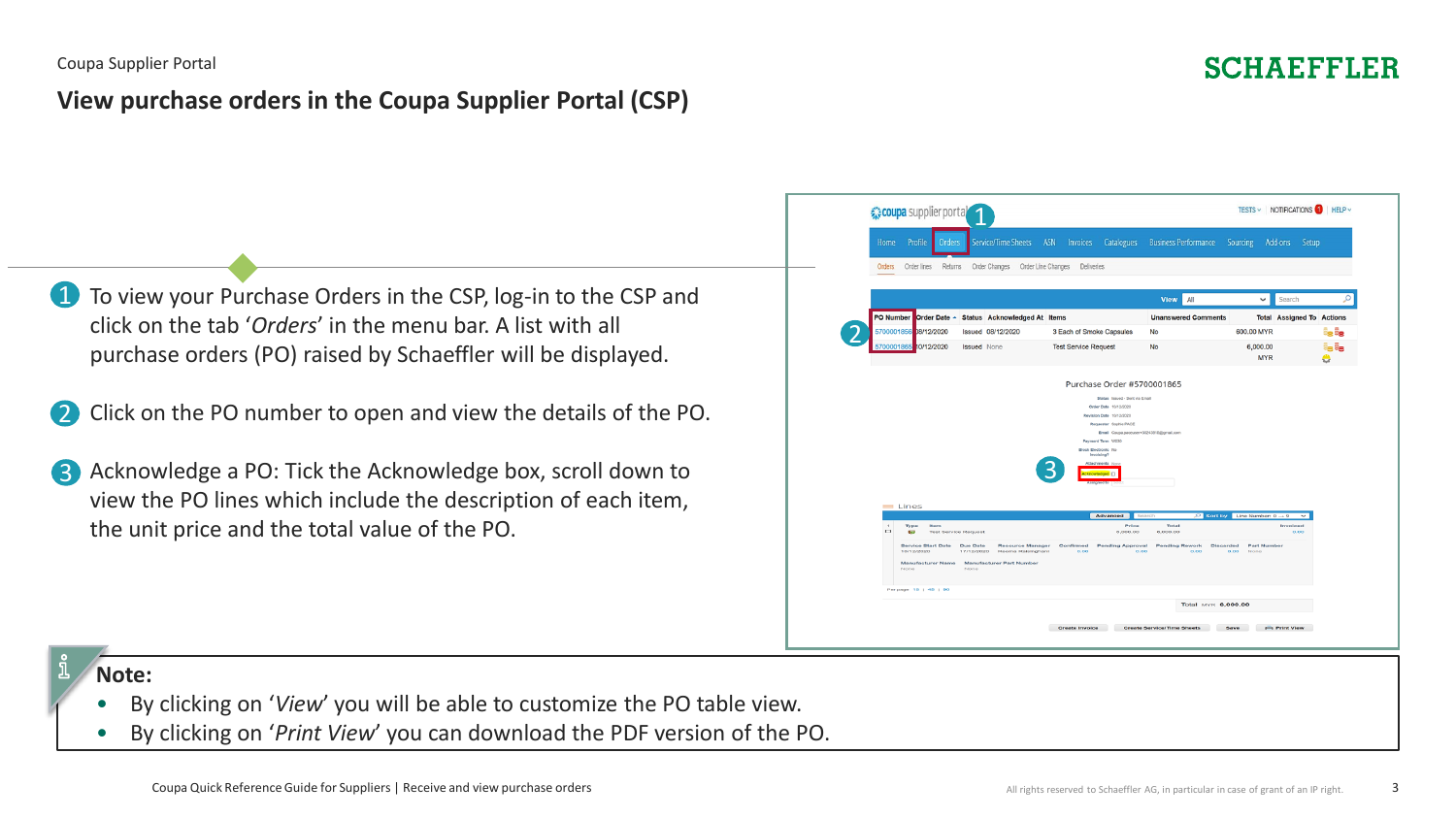Coupa Supplier Portal

# **Purchase order status in CSP**



| <b>PO Status</b>     | <b>Description</b>                                                                                                   |
|----------------------|----------------------------------------------------------------------------------------------------------------------|
| <b>Buyer Hold</b>    | The purchase order is approved, but pending buyer review within Schaeffler.                                          |
| <b>Cancelled</b>     | The purchase order is cancelled and does not need to be fulfilled.                                                   |
| <b>Closed</b>        | The issued purchase order was received and then closed, either manually or automatically.                            |
| <b>Currency Hold</b> | The purchase order is on hold due to an issue related to currency exchange rates.                                    |
| <b>Error</b>         | Something is wrong with the purchase order, please contact Schaeffler to resolve the issue.                          |
| <b>Issued</b>        | The purchase order was approved and sent to you.                                                                     |
| <b>Soft Closed</b>   | The purchase order is closed but can be reopened.<br>Note: You cannot create an invoice for an order in this status. |